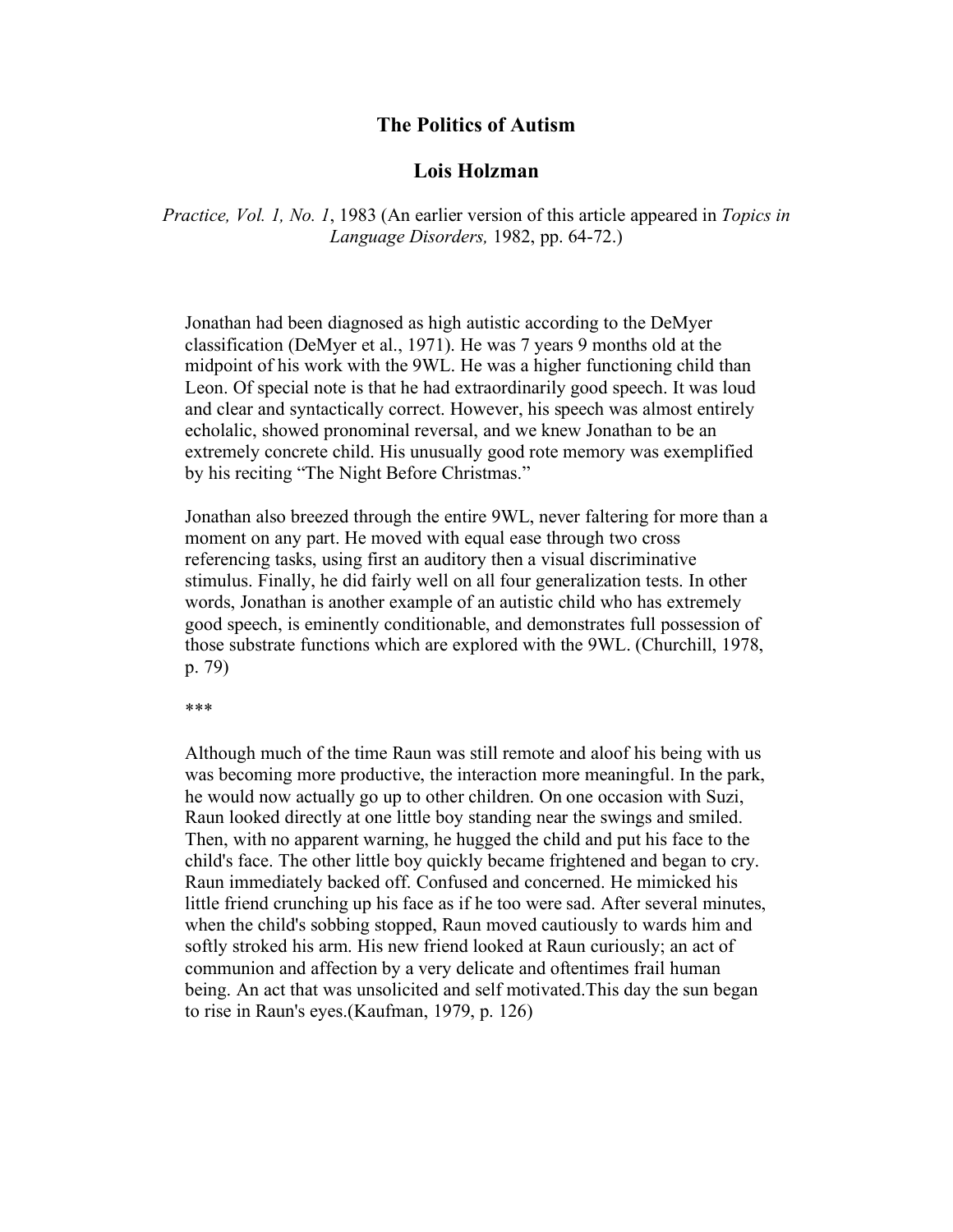How does the way we talk about children, about their abilities and disabilities, their learning and not learning, relate to how we study, teach and help them? The above quotations raise this question strikingly. Reading through several books on the subject of autism, considered a severe disorder, one becomes aware of the great contrast between how parents of children labeled autistic and professionals who do research or work with children labeled autistic write and speak about these same children. Parents talk of real people, of anguish and pain and joy, of actual learning and change; professionals talk of quantities and absolutes and limitations, of utterances, imitations, numbers of headbangings and "m  $\&$  m" eatings. The issue of the language used to talk about autistic children and about their language or lack of it is an especially glaring example of the relationship between the categories we use to organize the world and what we are able to do about changing the world. The categories we use to talk about, study, draw conclusions from, categorize people, and make recommendations about policy need to be examined for the ways they constrain not only the answers that can be found to questions, but the very questions for which we seek answers. These constraints are neither timeless nor unchanging; they are reflections of social historical conditions. They are part of the ideology of contemporary society in increasing crisis and contradiction, where science no longer explains or predicts and the "helping" professions no longer help. If we are to have any hope of helping anyone children labeled autistic, the unemployed and poor, the elderly—it is necessary to change fundamentally our understanding of helping. Let us see how this looks for autism.

Descriptions of autistic children and explanations of what causes autism have changed drastically over the past 40 years, particularly since the late 1970s. Before then, autistic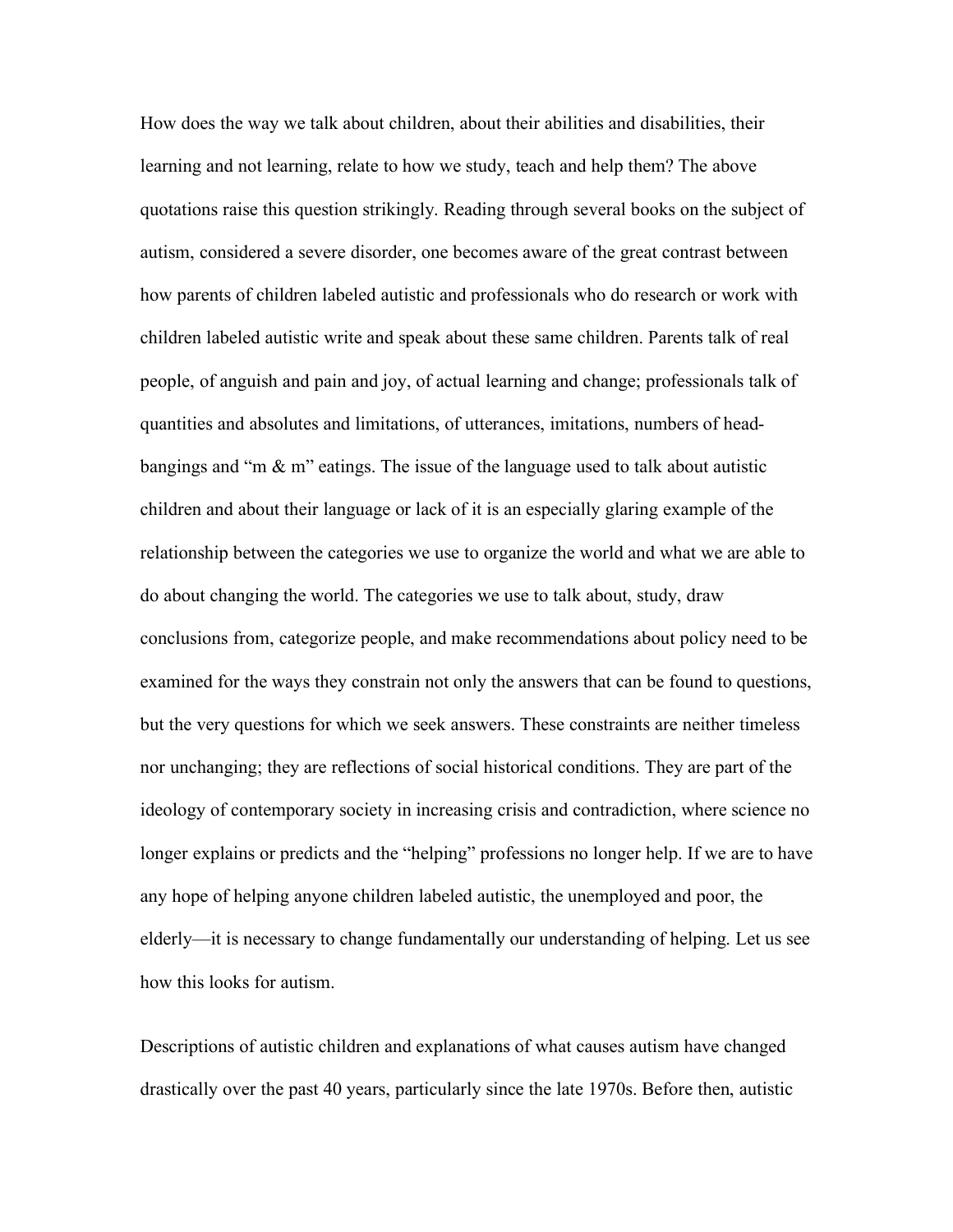children were described as withdrawn, self stimulating, willfully withholding, and expressing rage. The causes given for their "symptoms" were often located in the psychodynamics of the family: the parents were cold and aloof; there was a traumatic experience of separation during infancy; the mother did not know how to nurse properly. Today, autistic children are more likely to be described as poor interactants, incapable of self monitoring, and incapable of generalization. The sources now given for their difficulties are located in the neuropsychology of the individual: there are organic disturbances present from birth; the child has some deficient sensory channel.

The generic and official classification of autism into types of disorder shows this change dramatically: autism is no longer an emotional disorder; it is now classified as a biologically determined cognitive disability. For example, the recent categorization system of the American Psychiatric Association, the *Diagnostic and Statistical Manual III* (APA, 1981), lists autism as a developmental disorder; disturbances in rates and sequences of development have been elevated to a primary defining feature of autism (James and Barry, 1981); and the major journal of research on autism has changed its title from the *Journal of Autism and Childhood Schizophrenia* to the *Journal of Autism and Developmental Disorders*. A recently published popular book for parents and professionals in the field describes the change as "the shift from viewing autism as a withdrawal from inadequate parenting to understanding it as a developmental disability; the change from regarding it as an intra-psychic, emotional disorder to be treated with individual psychotherapy to seeing it as a biologically based disability of childhood" (Paluszny, 1979, p. ix).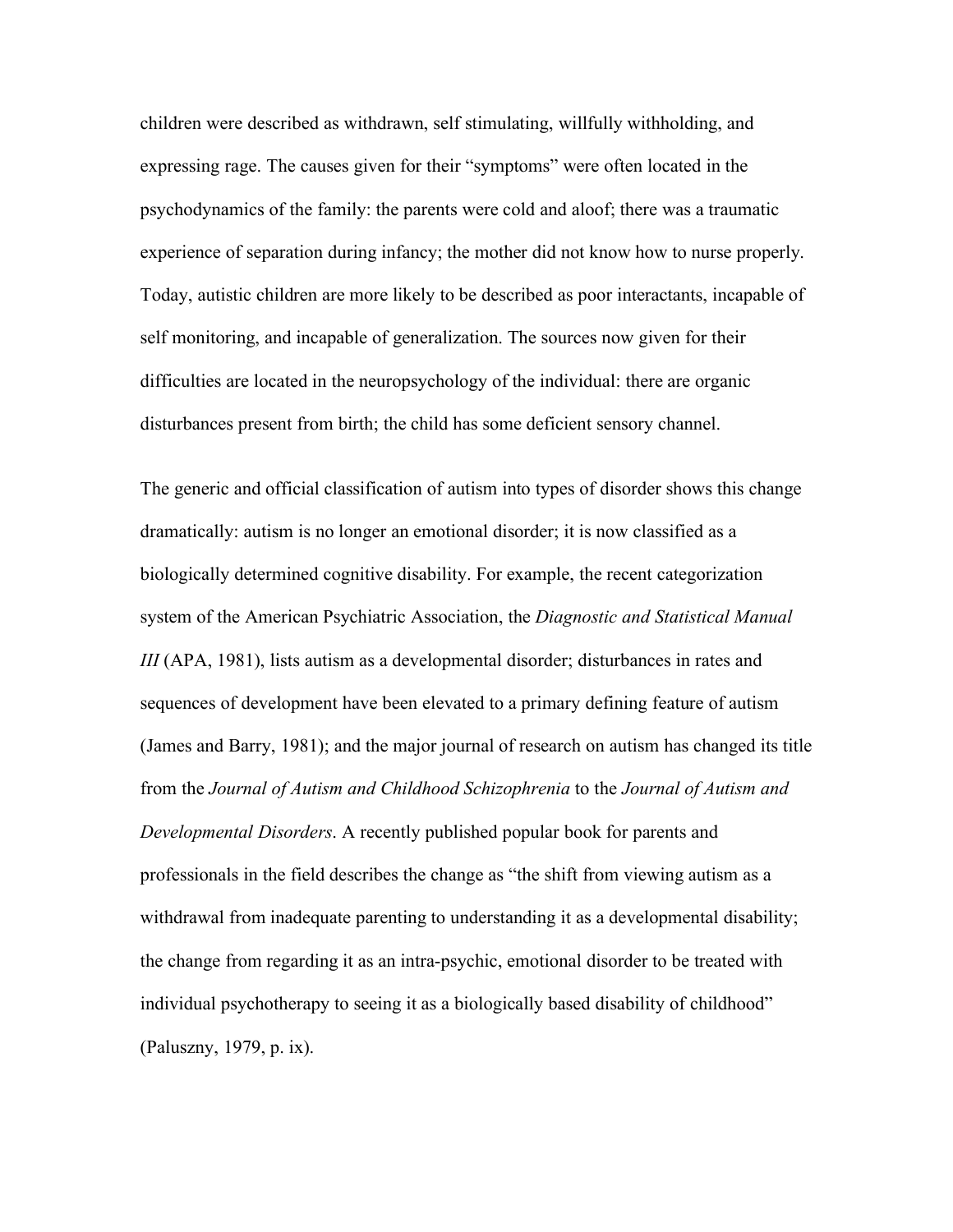These changes in classification were not fortuitous, far from it. The legal and political impetus for and ramifications of the shift in classification are only beginning to be examined in the professional literature. For example, Akerley (1979) presents a straightforward summary of the struggle to get autism included in the Developmental Disabilities Act of 1975. Titled "The Politics of Definition," Akerley's article points to one political basis for classification; namely, the role that advocacy and lobbying groups play in determining so-called philosophical and scientific issues.

How are we to understand this shift in the language we use to talk about autistic children and the explanation we posit for the existence of such a syndrome? This paper will suggest some ways to locate this shift politically—that is, as part of social movement as reflected in the institutions of science, education and the family.

From the first diagnoses of Kanner (1943) to the present day, it has been noted that a large proportion of children identified as autistic are from white, highly educated, intact, upper class families. Relatively few children identified as autistic have suffered either economic or prolonged psychological deprivation such as institutionalization (Rutter, 1978a; Schopler, 1978). Studies that present data to discount family factors in autism (e.g., Cantwell, Baker & Rutter, 1978; Schopler, Andrews & Strupp, 1979) do not refute the class bias in diagnosis; they merely downplay it. They note, for example, that although many autistic children are from upper class, well educated families, there are others who come from less educated middle and lower-class families.

But there is an interesting aspect concerning this relationship between diagnosis and class. Most autistic children have been given other labels at some point in their young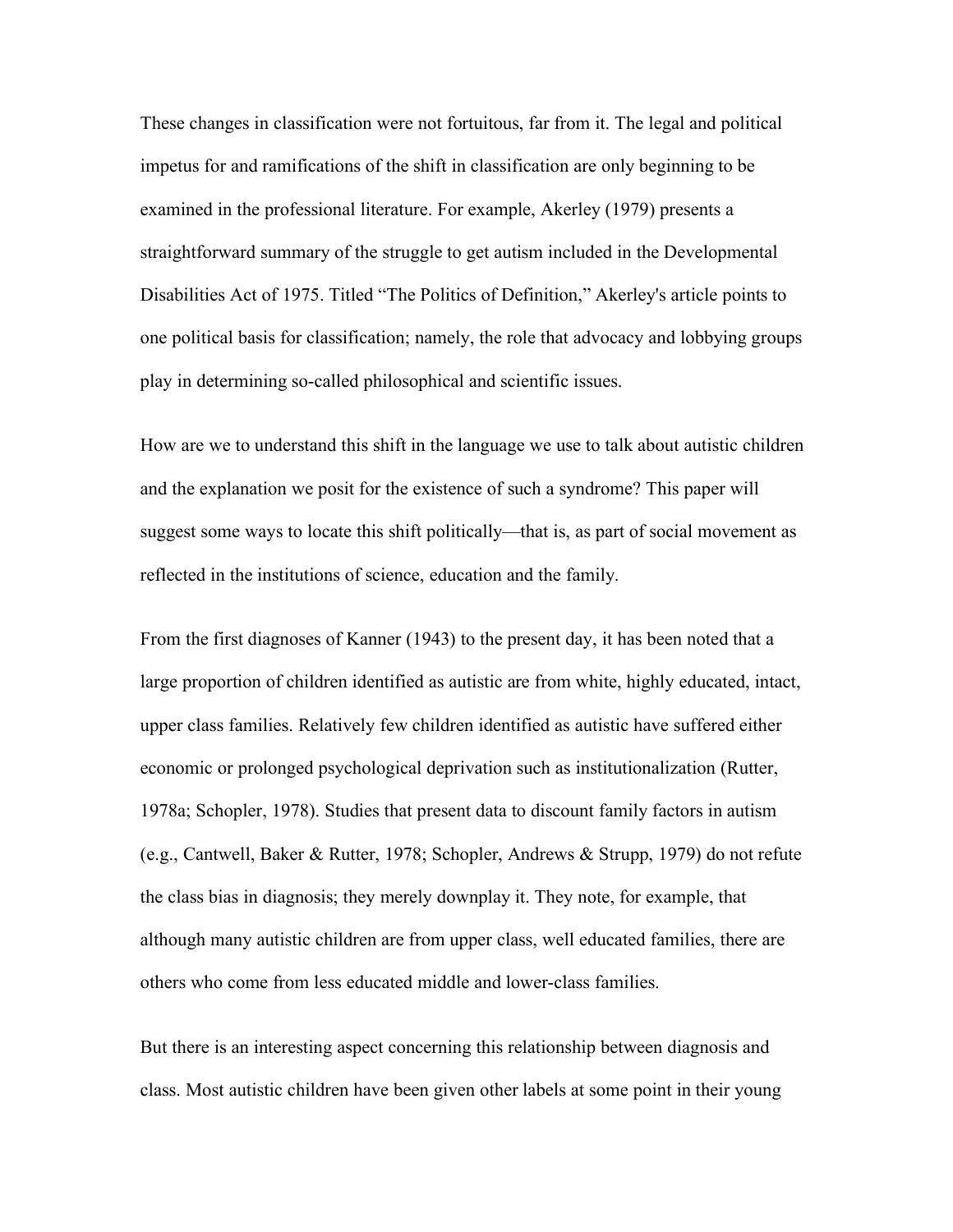lives, before the label of autism has stuck. This multi-labeling is one aspect of the horrendous experience that many parents of autistic children have had, pursuing help and being shuffled from one expert and research center or clinic to another, as documented in the several excellent case studies that have appeared over the years (Greenfield, 1979; Kaufman, 1979; Park, 1972). Why have these children received so many diagnoses? Why have their parents not been satisfied? And why has autism been the diagnosis to accept?

To begin to answer these questions, we must examine, if only briefly, what labeling is. If labels are viewed as commodities, as things to be bought, sold, and acquired, then it can be assumed that some labels are more valued than others. It is likely that autism is a more valued label than those, such as mentally retarded, which autistic children receive at some point in their lives (DeMeyer, 1979; Green field, 1978). People who are knowledgeable about specialists, who know where to go and can afford it, are more able to shop around for a diagnosis and treatment. Upper middle class, highly educated parents are likely to be more comfortable with a label which identifies their child as emotionally disturbed, developmentally disabled, or autistic than one which identifies their child as dumb. A similar argument can be made for the diagnosis of learning disability, which has historically been associated with economically and educationally privileged families. Thus although diagnosis is an activity that closely touches the families of those diagnosed, it seems likely that more than merely being touched by it, such families (especially those with some power) play an integral part in the labeling process. Middle class parents can (and do) pay for "better" labels.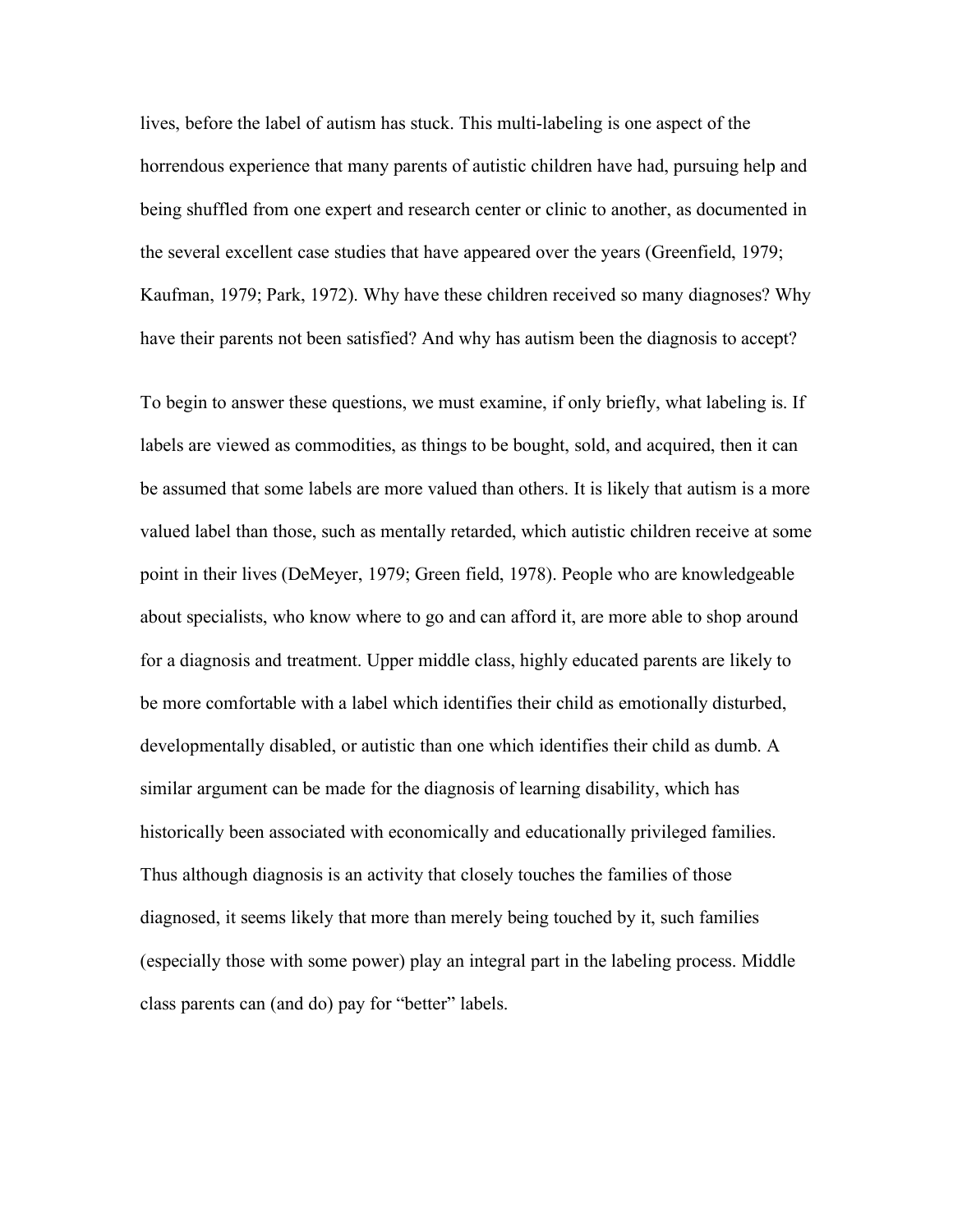Diagnosticians and researchers view the problem differently, as more of a scientific issue, one that is outside of and untouched by social conditions. They see multi-labeling as a problem that reflects the "state of the art," and argue over the definition of autism, over how many behavioral criteria are essential for the diagnosis, over whether autism is the same "thing" in high versus low IQ children, etc. However, Rutter (1978) appears to represent the field in his belief that it is only a matter of time and good research before the "diagnosis and definition" problem is solved. (See Rutter & Schopler, 1978, for several other discussions of definition, diagnostic measures, and criteria.) No one seems to question the assumptions underlying the very activity of diagnosis and definition.

Parents are bewildered by the inexactness of the science and offended by the distance and professionalism that go along with it; researchers and clinicians continue debating and searching for the quantitative method that will solve the problem. Parents, researchers and clinicians alike tend to look at diagnosis as an imperfect but logical act, rather than as a social phenomenon. Diagnosis of the syndrome of autism and the subsequent labeling of certain children as autistic is something that people do to and with each other. What social, economic and political factors underlie autism?

While not denying that there are certain consistent, bizarre behaviors that cluster together, it is a mistake to define such behaviors as autism. Autism is not merely a name given to the behavior of a small but significant number of children. Autism is a social phenomenon that (a) organizes the life of a child so labeled in ways strikingly different from the life of a child labeled something other than autistic, and (b) organizes researchers to spend their lives studying it and trying to help autistic children and their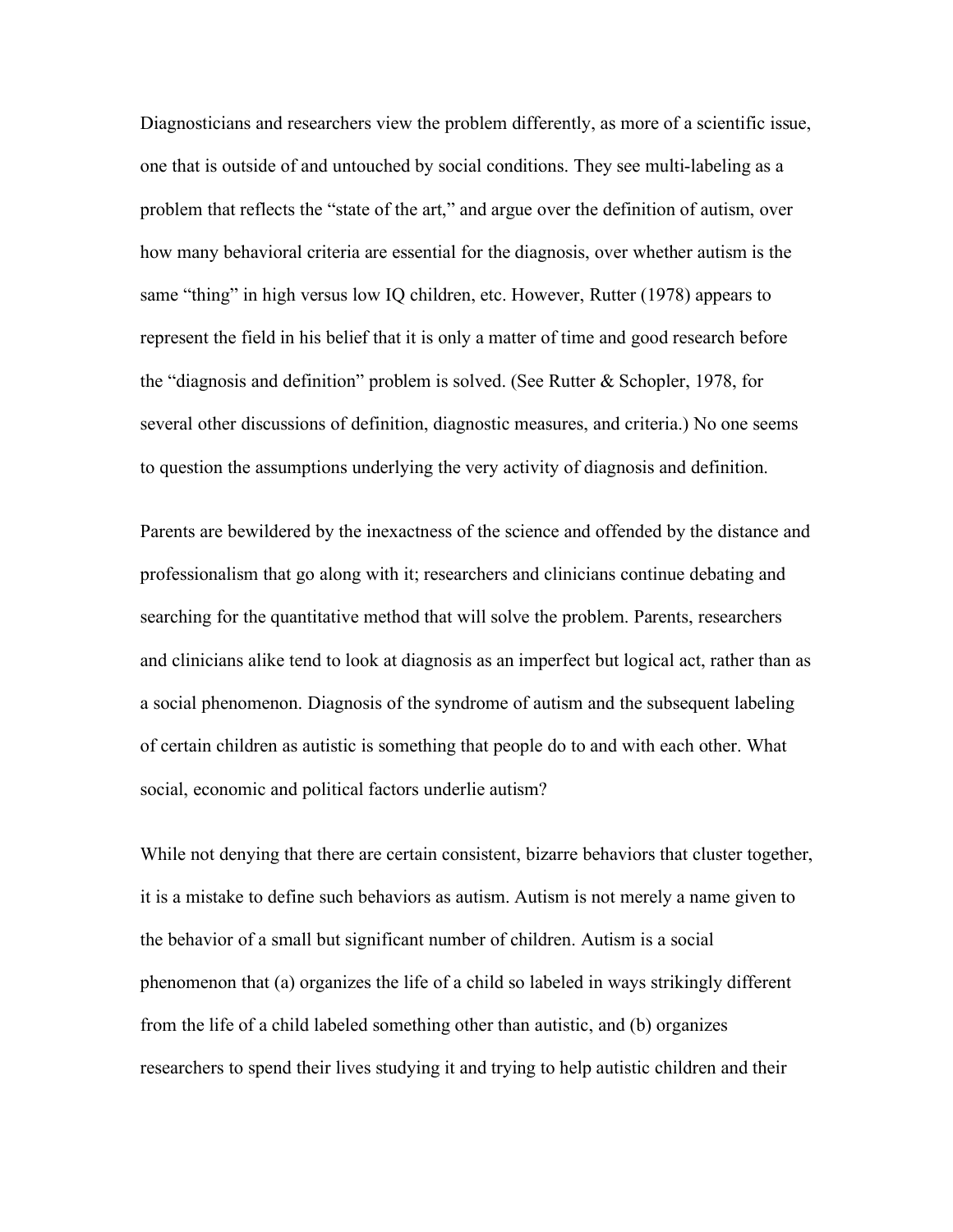families. With autism thus understood, we can begin to ask questions about the history of autism, about how labeling and diagnosing have developed and functioned as complex activities involving families, researchers, clinicians, government officials, and others.

It has been suggested that the labeling activity related to autism has historically served to distinguish upper class and upper middle class children from poor and lower class children (DeMeyer, 1979; Morgan, 1981); it has provided a way for the privileged to avoid labeling their children as "dumb." Let us examine whether this function has been changing, for if diagnosing children as autistic is a social activity, it will have far reaching ramifications that go beyond the particular children who are labeled and treated. We need to look for historical trends in labeling, since it is only in its social and historical context that such labeling is understandable.

The tendency for autism to be associated with upper class and upper middle class families appears to be changing. The proportion of children labeled autistic from upper class and white families seems to be declining, whereas the proportion of children labeled autistic from lower class and minority families is increasing. For example, in Goldfarb, Meyers, Florsheim and Goldfarb's (1978) follow-up study of psychotic children receiving treatment in one New York City institution between 1953 and 1969, there was a definite trend toward an increase in children from poor families:

Our earliest analysis of social class composition of our children showed an unusually high number of upper class families very much in accord with other studies of early childhood psychosis. In recent years, however, there has been a shift to children from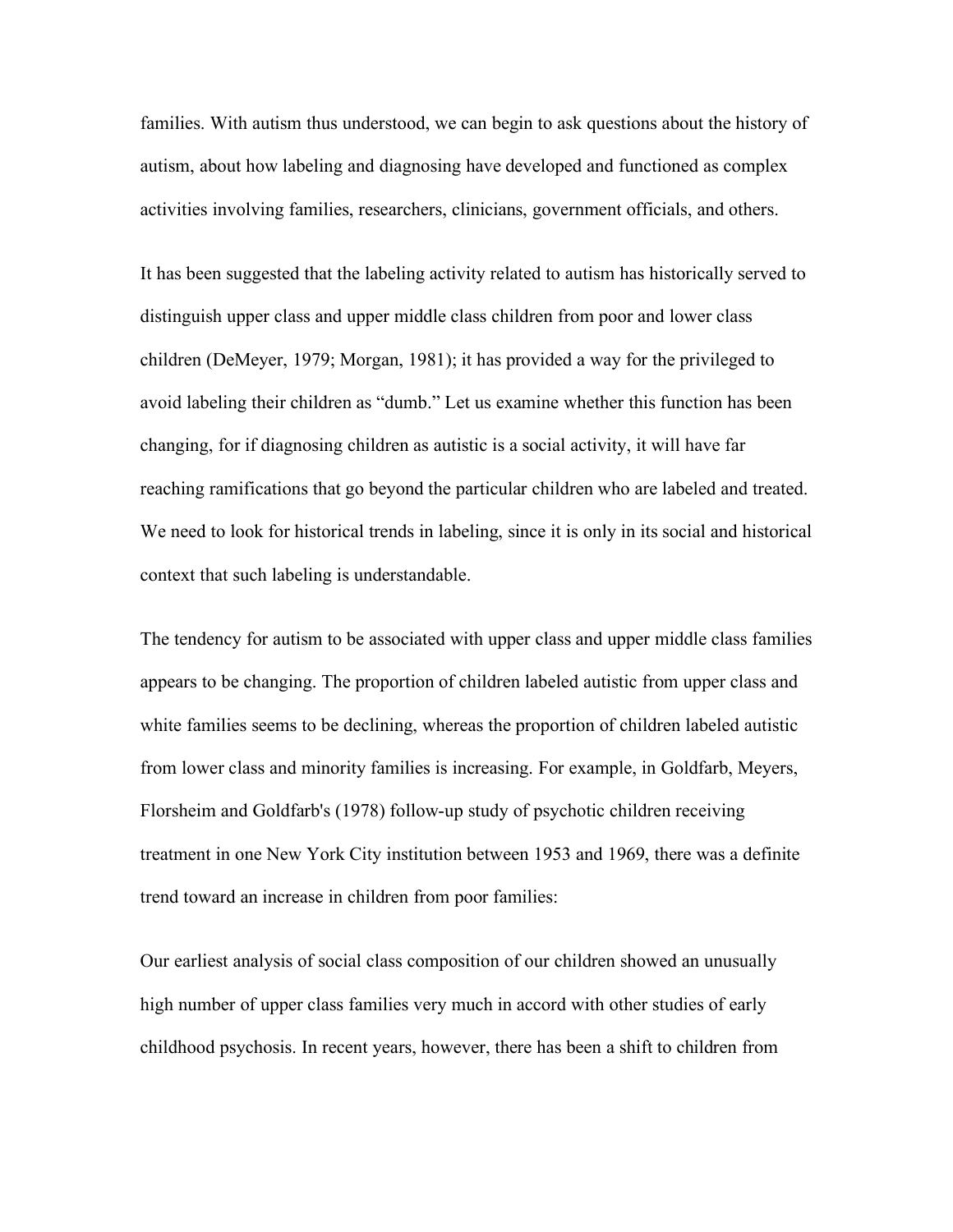poor families in all likelihood a reflection of the burgeoning number of social agencies concerned with the problems of the poor.

(p. 117).

It should be noted that the children were from intact families, and only 8 of the 78 were minority children.

Let us examine this statement carefully, for it is reflective of the scientific methodology that is prevalent, a methodology that hides its politics (which are at best liberal) and presumes what it purports to question. First, notice that in "suggesting" that their study consists of more poor children now than previously because of the "burgeoning number of social agencies concerned with the problems of the poor," Goldfarb et al. are placing above question the very claim that needs to be questioned, namely, that there is in fact an increase in agencies concerned with the poor. They suggest ("… in all likelihood") not that this may or may not be true but that this truth is relevant to their findings. The fact is, however, that it is not true that there are more agencies concerned with the problems of the poor (even if we could agree for the moment on the definition of "concerned").

This leads to a second methodological error, again, one that has a politic (of neutrality) that is implicit. If autistic children who are poor are getting help because social agencies are finding them (or they are finding social agencies), this implies that there is a fixed number of autistic children, with those who happen to be poor existing in similar numbers both before and after the appearance of the "burgeoning number of social agencies concerned with the problems of the poor." In other words, according to Goldfarb et al.'s logic, it is neither the disease nor the labeling of such children that is on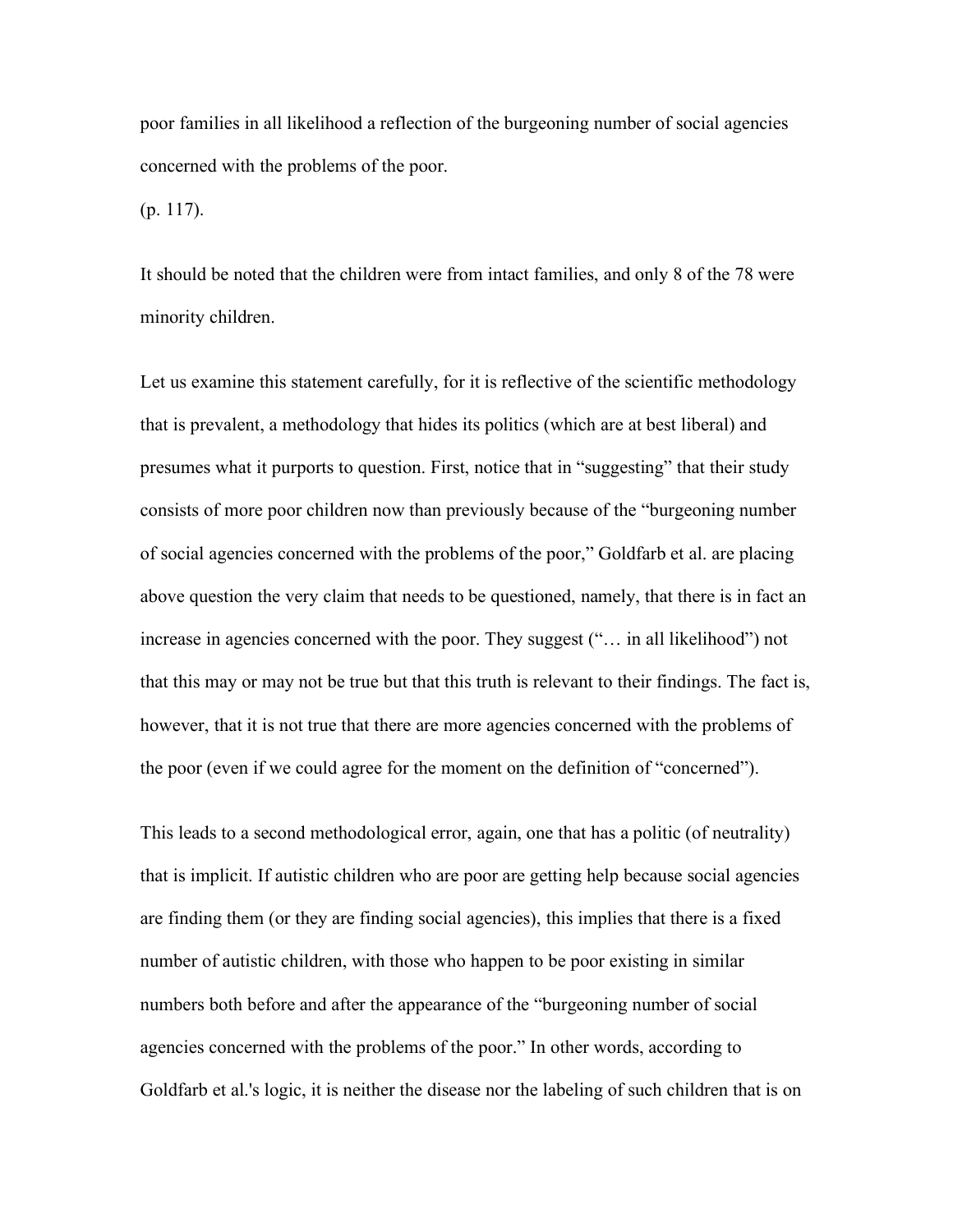the rise; these, presumably, remain the same. Rather, it is the increase in the identification and services provided for poor families that accounts for the shift in social class. Putting aside clear evidence to the contrary, it is as if autism exists out there in the world and what is changing is our capacity to diagnose it. This is a clear example of the dualism of contemporary bourgeois science (between what there is in the world and how we understand what there is). It keeps one asking the (same) kinds of questions the answers to which distort reality and lead nowhere.

Even a cursory examination of the history of other labels should make us cautious about accepting this blatantly insensitive and biased explanation. In the area of mental health, there are numerous counter examples which document that diseases are socially created products of particular social circumstances (such as hysteria, which has all but disappeared, and narcissism, which is a distinctly 20th century disease). Even more relevant to autism is learning disability. In the past couple of years, there has been increased concern about the assessment of learning disability (Coles, 1978). One study in particular directly addressed the question of who was being assessed and why. Tucker (1980) examined the ethnic breakdown of children classified as learning disabled in over 50 school districts in the Southwest between 1970 and 1977. He suggests that the huge increase in learning disability as an educational designation for all students has hidden the fact that the increase for black students is far greater than that for white students: "Since 1970 the disproportion of minority students in LD [learning disabled] and EMR [educable mentally retarded] classes (combined) has remained virtually the same for Mexican Americans relative to Anglos but has steadily increased for Blacks" (p. 104). What is even more interesting is that this increase in minority representation in learning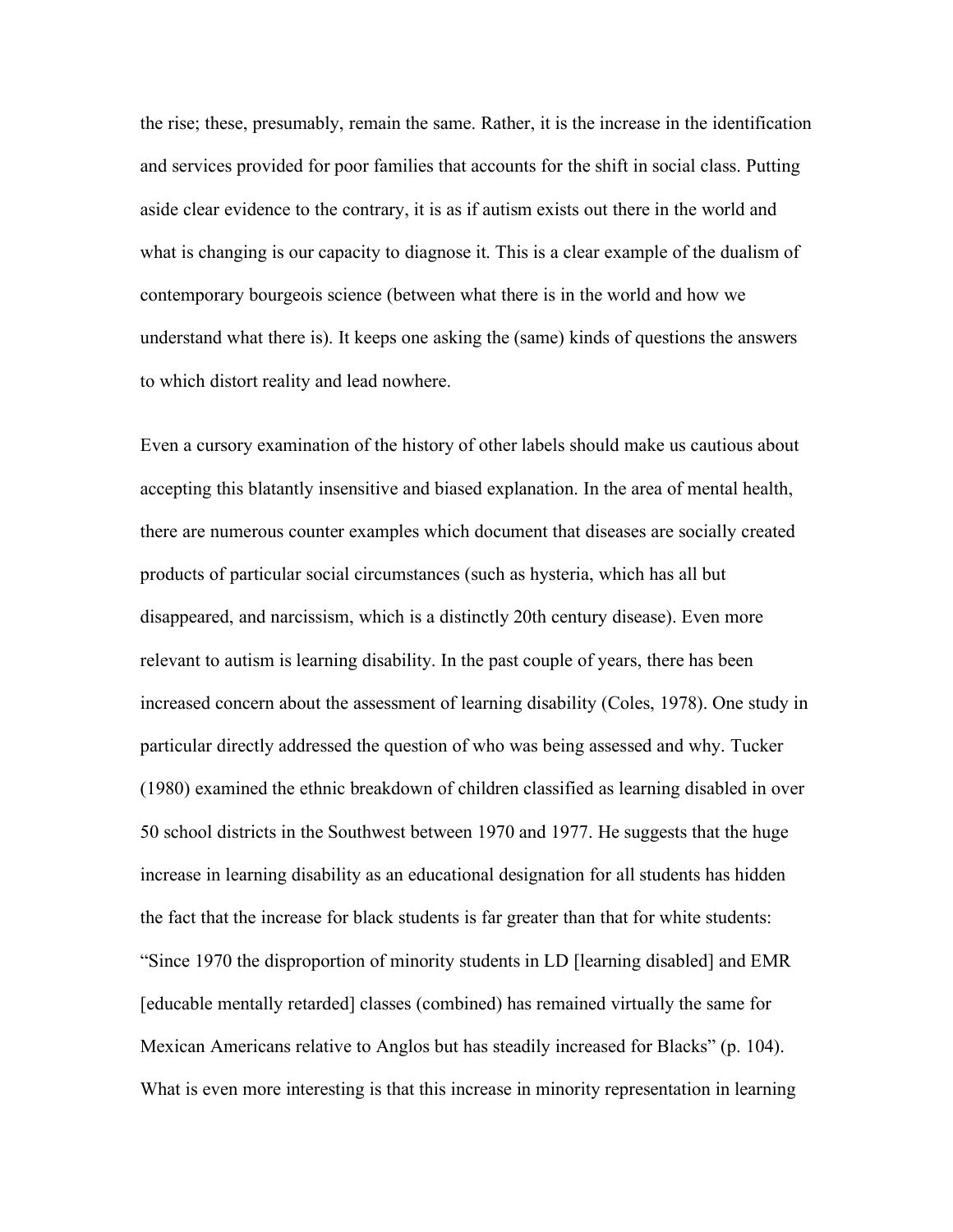disability classes has occurred simultaneously with a decrease in the number of Blacks in classes for the retarded.

Tucker's data indicate that the learning disability designation provides a convenient alternative to educably mentally retarded placement for a disproportionate number of minority students. This alternative, he suggests, comes at a time immediately after civil rights gains and an increase in sensitivity to the disproportionate number of minority children classified as retarded. Learning disability classification and its accompanying institutionalization and industry can give a false sense of security that something is being done to educate our children. Instead of addressing the problems of inequality in society as represented in schools, a new label is applied to the same children, and a "new" educational program is developed to deal with their "deficits." While this concern has quietly been voiced in the professional literature—"it will not be so easy to expose the racism hidden behind the overrepresentation of Blacks in the LD category" (Grossman, 1980, p. 527) it has not been heeded. And why should it? This kind of non-solution is so often used that it is difficult to see beyond reforms to a fundamentally different kind of solution.

It is possible that a similar trend is beginning with the diagnosis of autism. For many years it was (among other things) a labeling activity that separated upper class families with handicapped children from middle class and lower class families. The folklore among the community of the handicapped supports this; parents of autistic children have been accused of being elitist by parents of retarded children. Until very recently, what went along with this rather "privileged" disability was the stigma of the parents being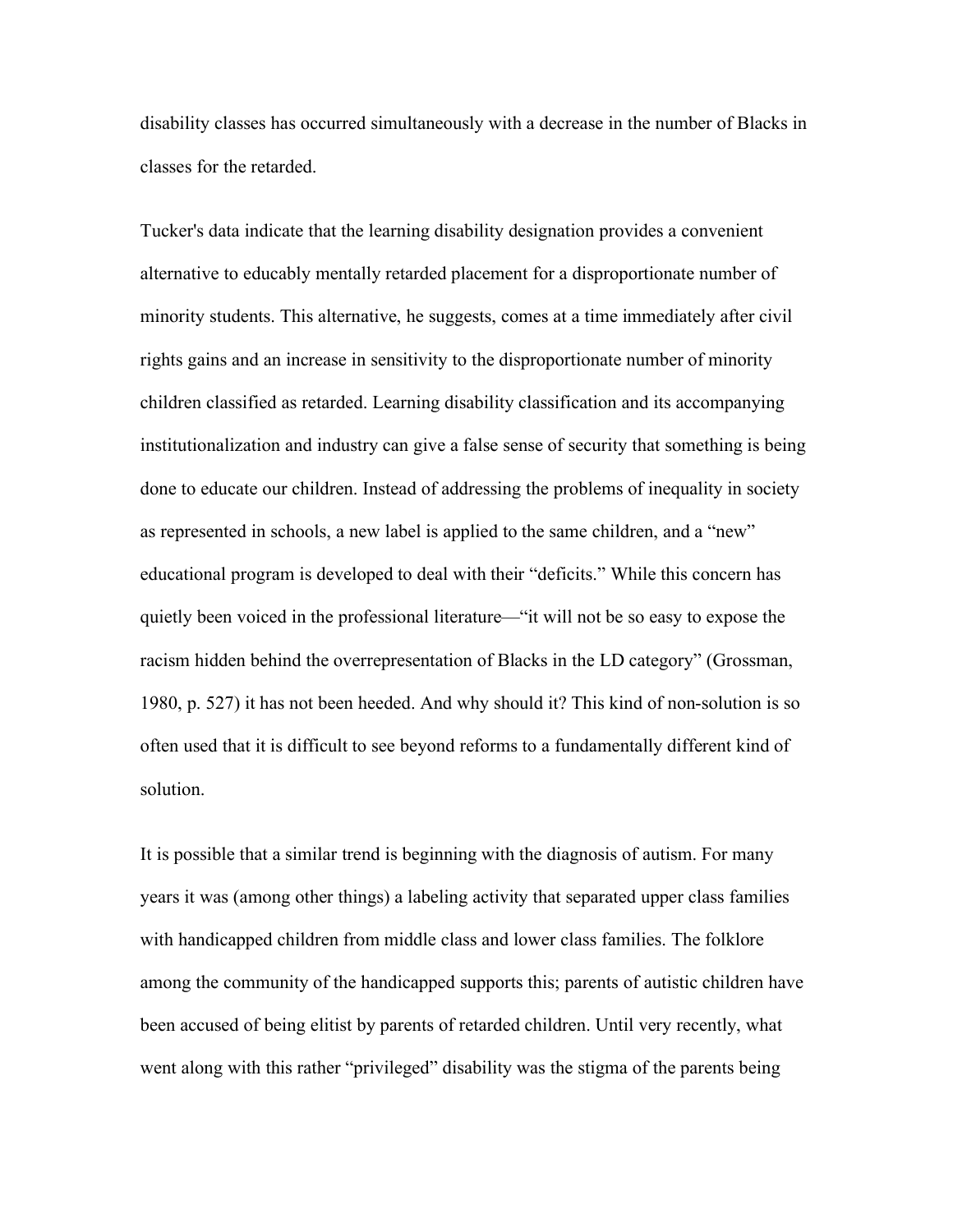somehow responsible. From their position of relative power, parents of autistic children struggled to remove that stigma and at the same time get some benefits for their children. In the late 1970s they were finally successful; autism has been reclassified as a developmental disorder, a categorization that "cleans up" autism even more and removes the blame. An accompaniment to this is the search for biological determinants and increased reliance on drug treatments (Rimland, 1964, 1970). Not accidentally, there is simultaneously an increase in the number of children from poor and minority families who are diagnosed and treated as autistic and designated as candidates for drug therapies. Such diagnosis and treatments are consistent with the general pattern in research and education today; as social problems increase, researchers and clinicians turn inward to biological and individualistic causes and cures. This curious trend is not politically neutral, and it is particularly frightening because of the class character of the relationship. Minorities, the poor, and other oppressed people are those first and most susceptible to the abuses inherent in socio-biological and other genetic pseudo explanations as well as individualistic methods in general.

How are these contradictions and ways of looking at and treating autism related to recent trends in psychology? For example, the notion of social context is important in psychology today. Much research in developmental psychology, language development, and communicative disorders has been concerned with delineating the social contexts in which certain kinds of learning take place. Clinicians and practitioners in special education and learning disabilities are becoming more familiar with these advances and perhaps they are finding them useful. There has also been some work concerned with the researchers' social context, that is, the context in which theory and practice get delineated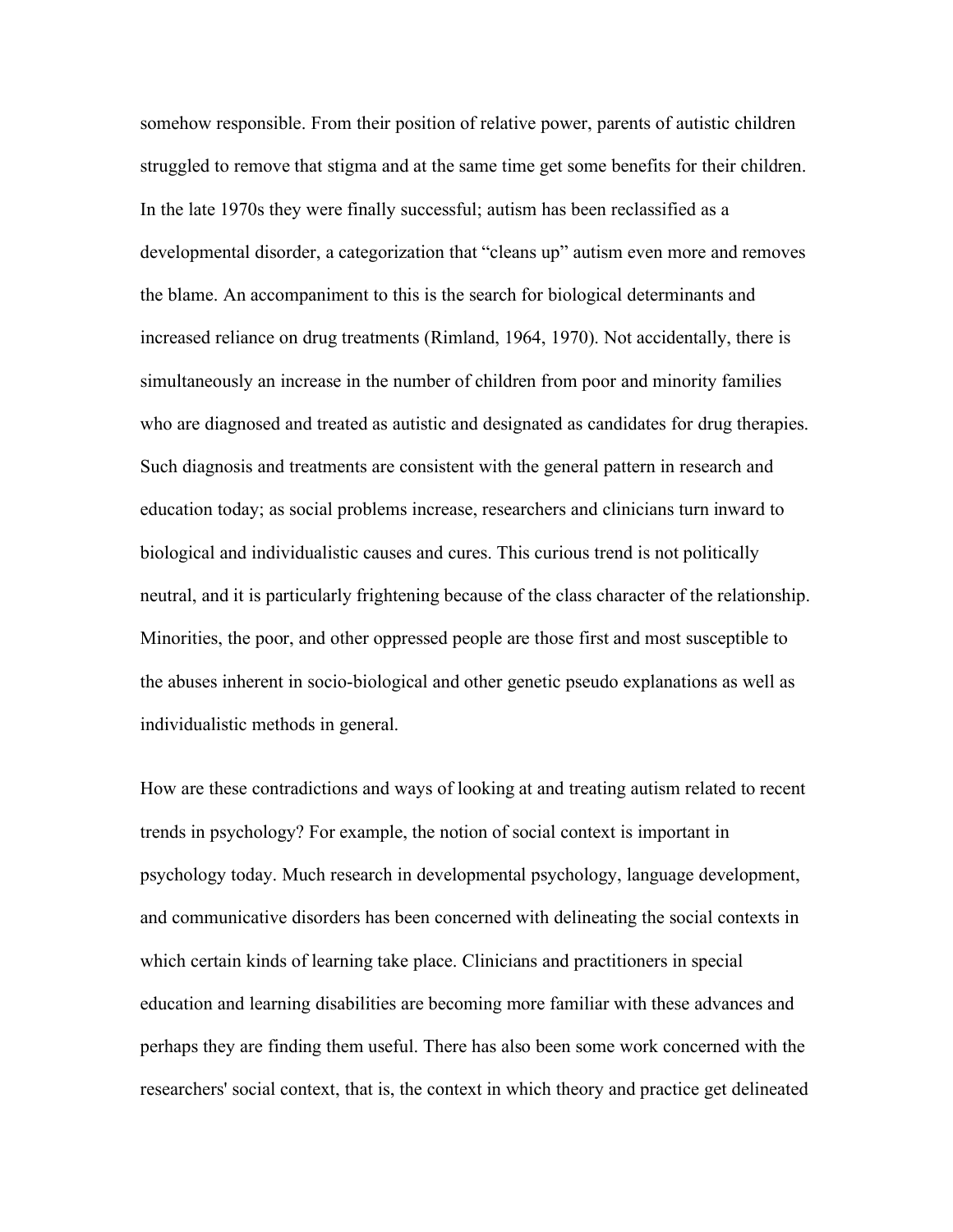and new models of learning, new theories of explanation, new etiologies, and new methods of treatment get developed. (This is most often identified with the field of the sociology of knowledge, e.g., Berger and Luckmann, 1966.) There are a few studies concerned with the relationship between these too often separated social contexts. A classic example is William Ryan's *Blaming the Victim* (1971), which describes the ideology behind social science methodology, an ideology that continually leads to explanations and solutions that blame the victims (the poor, the elderly, the uneducated, as well as the handicapped) rather than the actual causes for what are problems of and for everyone. Other more recent studies socially locate genetic explanations of learning disabilities (Coles, 1980) and examine the "psychology of child psychology" (Ingleby, 1974).

Such attempts at locating social science objects of study, findings, and methods in the wider world are an advance over the insistence of many that science is neutral and somehow outside of society. However, such a linking is still reflective of the same dualistic methodology, one that assumes a separation and then attempts to bridge the gap and bring it all together.

I have presented some beginning steps toward a non-dualistic methodology for language and learning research in a recent series of articles (Hood, 1981; Hood, in press; Hood, Fiess and Aron, 1982). I have argued that researchers, educators and practitioners need to take into account the relationship between how people learn (and don't learn) and the specific ways we study how people learn. That is, as professionals, we must examine carefully not only the social context of how children learn but also the social context of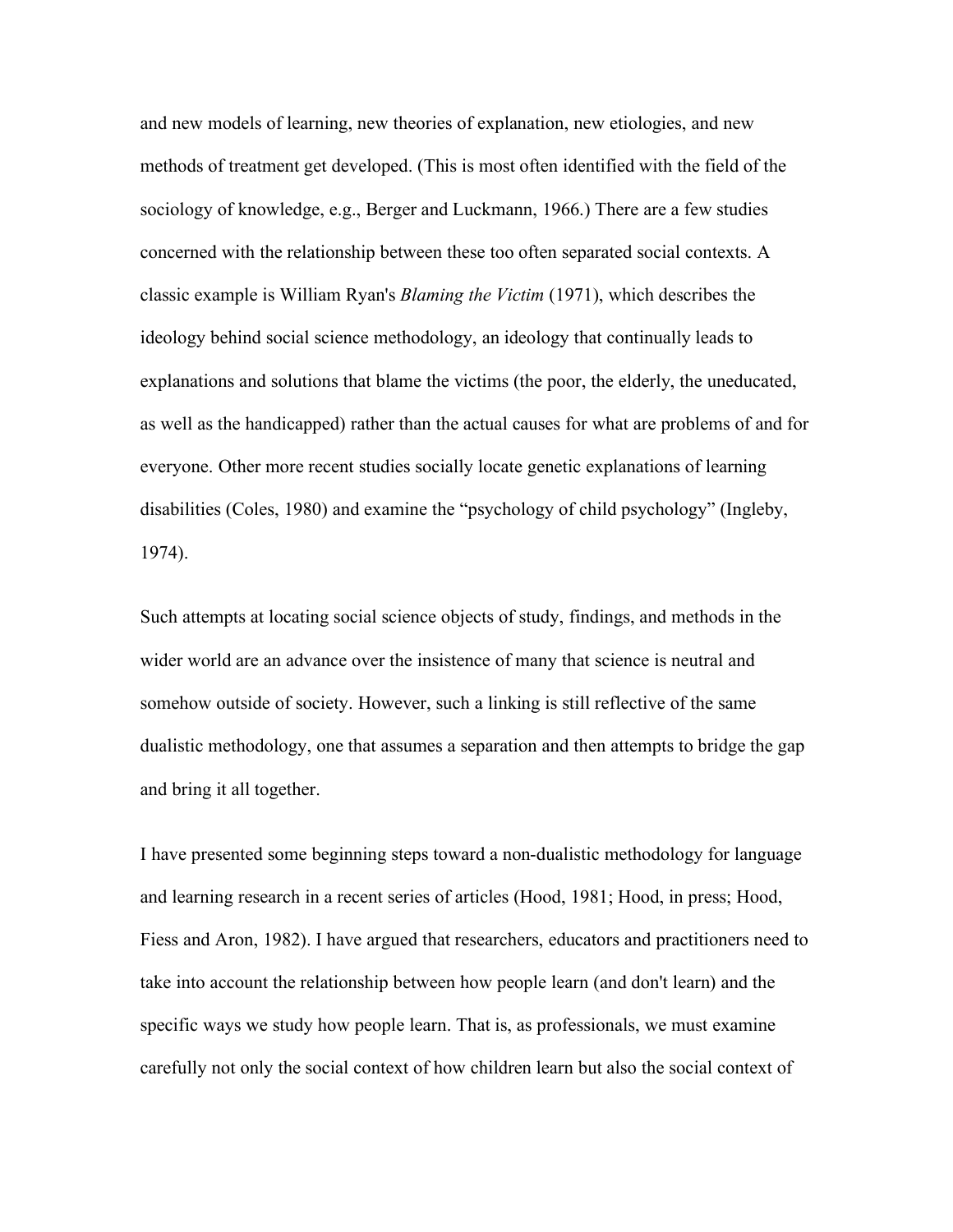how we learn how children learn, and the relationship between these two "learning" activities. Here, in this brief discussion, I have attempted to raise this issue from the point of view of the researchers' accountability to clinicians and practitioners. We must be accountable to those we serve, and in order to be so, we must self consciously give a socio historical accounting for why and how we do what we do. We must explore the relationship between our underlying conceptions of learning, of development, of disability, of language, etc.—conceptions that inform our theories, diagnoses, and methods of treatment and the very way we understand, see, label, and teach children. While so much time, money and energy go into treating children with particular symptoms, it is at least as important to "treat the treaters," by examining the whys and wherefores of particular treatments. Scientific research is not neutral or value free, but is socially and historically determined, just as are childrearing practices, our educational system, and everything else people do with each other.

We need to be conscious of scientific trends that affect how we work with children— 'normal," "disabled," "autistic," etc.—and realize that such trends are social and political as well as scientific. The recent trend toward biological explanation and individualistic solution is dangerous and misleading. It denies the reality of symptoms and the conceptualization of disease and even the discovery of disease as social activities. And it denies the human experience of practitioners working with children. It is from this perspective that changes in diagnosis and treatment of children labeled autistic should be viewed. The historical relationship between the symptomatology of autism on the one hand and diagnosis and treatment of autism on the other hand is where to locate the definition of autism.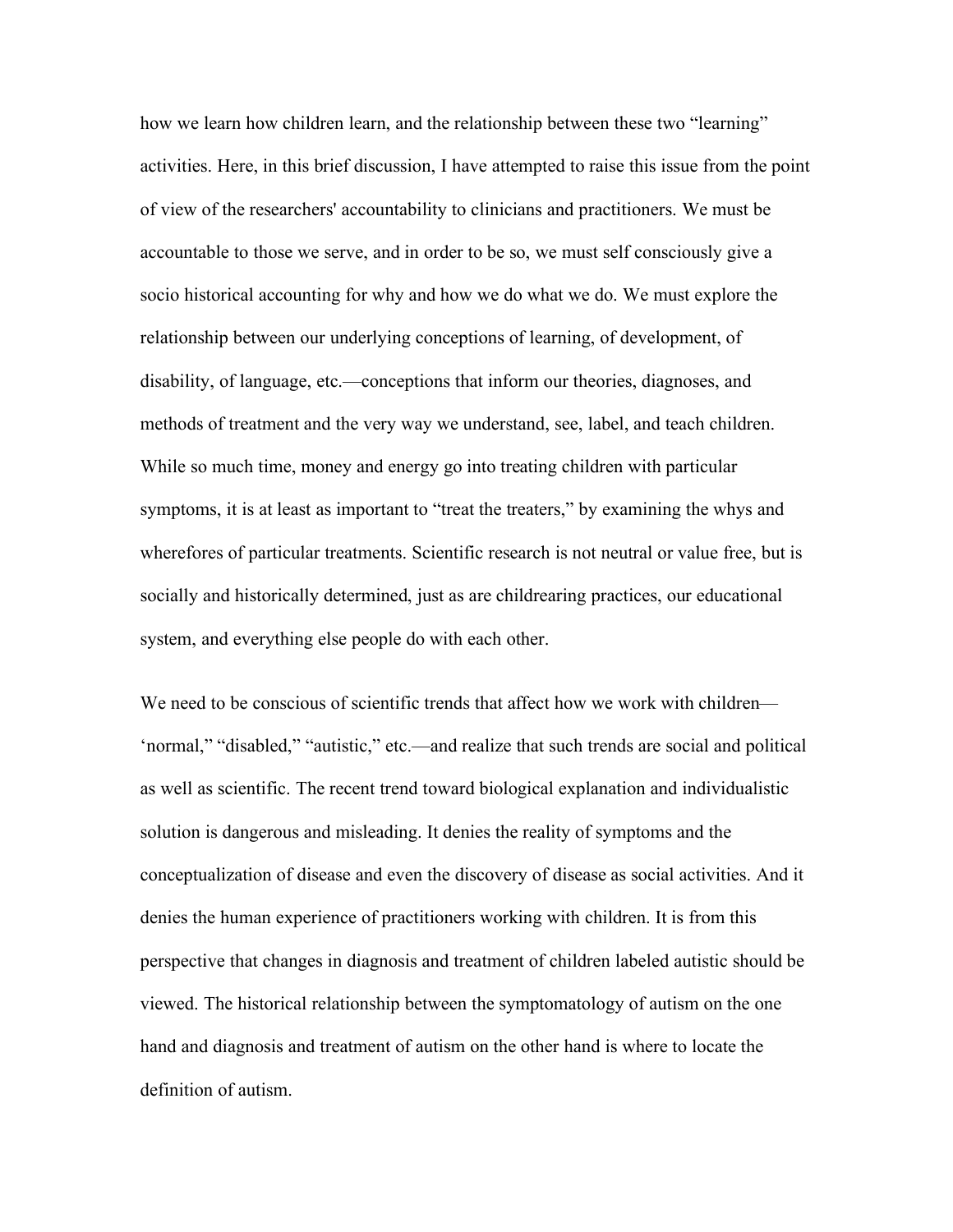Finally, this perspective is relevant to looking at communicative disorders of such children. To make sense of the language of autistic children, we must examine its relationship to the language about autistic children. If we want to know how and why autistic children talk and what their talk means about being autistic (if anything), then we must look at how and why we talk about autistic children and how these children talk.

## **References**

Akerley, M. The politics of definition: How autism got included in the Developmental Disabilities Act. *Journal of Autism and Developmental Disorders*, 1979, 9, 221-231.

American Psychiatric Association. *Diagnostic and Statistical Manual III*, Washington, DC, 1981.

Berger, P. L., and Luckmann, T. *The social construction of reality*. New York: Doubleday, 1966.

Cantwell, D., Baker, L. and Butter, M. Family factors. In M. Rutter and E. Schopler (Eds.), *Autism: A reappraisal of concepts and treatment*. New York: Plenum, 1978.

Churchill, D. Language: The problem beyond conditioning. In M. Rutter and E. Schopler (Eds.), *Autism: A reappraisal of concepts and treatments*. New York: Plenum, 1978.

Coles, G. The learning disabilities test battery: Empirical and social issues. *Harvard Educational Review*, 1978, 48, 310-340.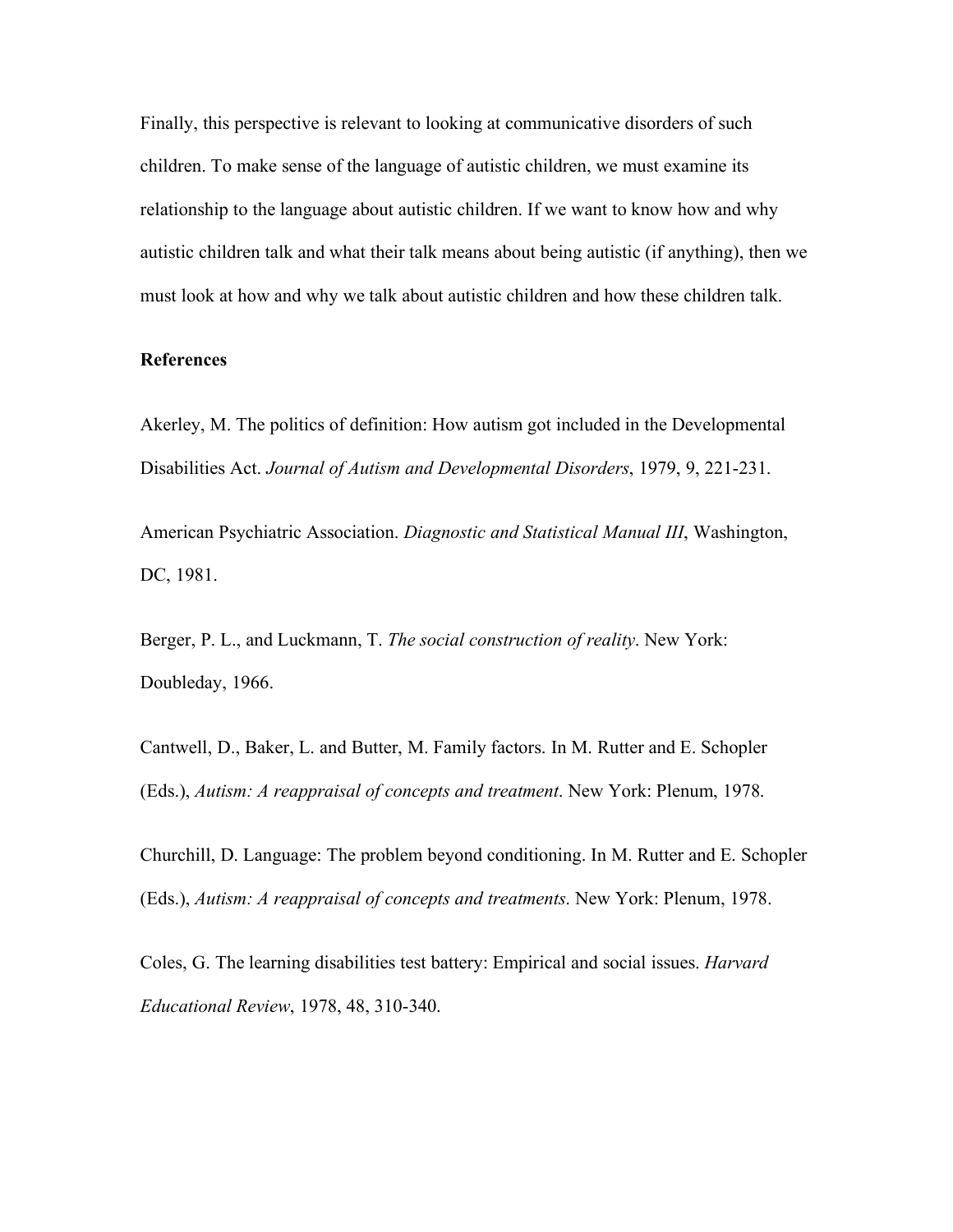Coles, G. Evaluation of genetic explanations of reading and learning problems. *Journal of Special Education*, 1980, 14, 365-383.

DeMeyer, M. *Parents and children in autism*. New York: Wiley, 1979.

Goldfarb, W., Meyers, D., Florsheim, J. and Goldfarb, N. *Psychotic children grown up— A prospective follow-up study in adolescence and adulthood*. New York: Human Sciences Press, 1978.

Greenfeld, J. *A place for Noah*. New York: Holt, Rinehart, 1978.

Greenfeld, J. *A child called Noah*. New York: Washington Square Press, 1979.

Grossman, R. P. In the field. *Journal of Learning Disabilities*, 1980, 13, 526.

Hood [Holzman], L. *Studying language change and changing language study*. Paper presented at the Interdisciplinary Conference on Language and Learning, Hunter College, 1981.

Hood [Holzman], L. Pragmatism and dialectical materialism in language development. In K. E. Nelson (Ed.), *Children's language*, (Vol. 5). New York: Gardner (Halsted), in press.

Hood [Holzman], L., Mess, K. and Aron, J. Growing up explained: Vygotskians look at the language of causality. In C. Brainerd and M. Pressley (Eds.), *Verbal processes in children*. New York: Springer Verlag, 1982.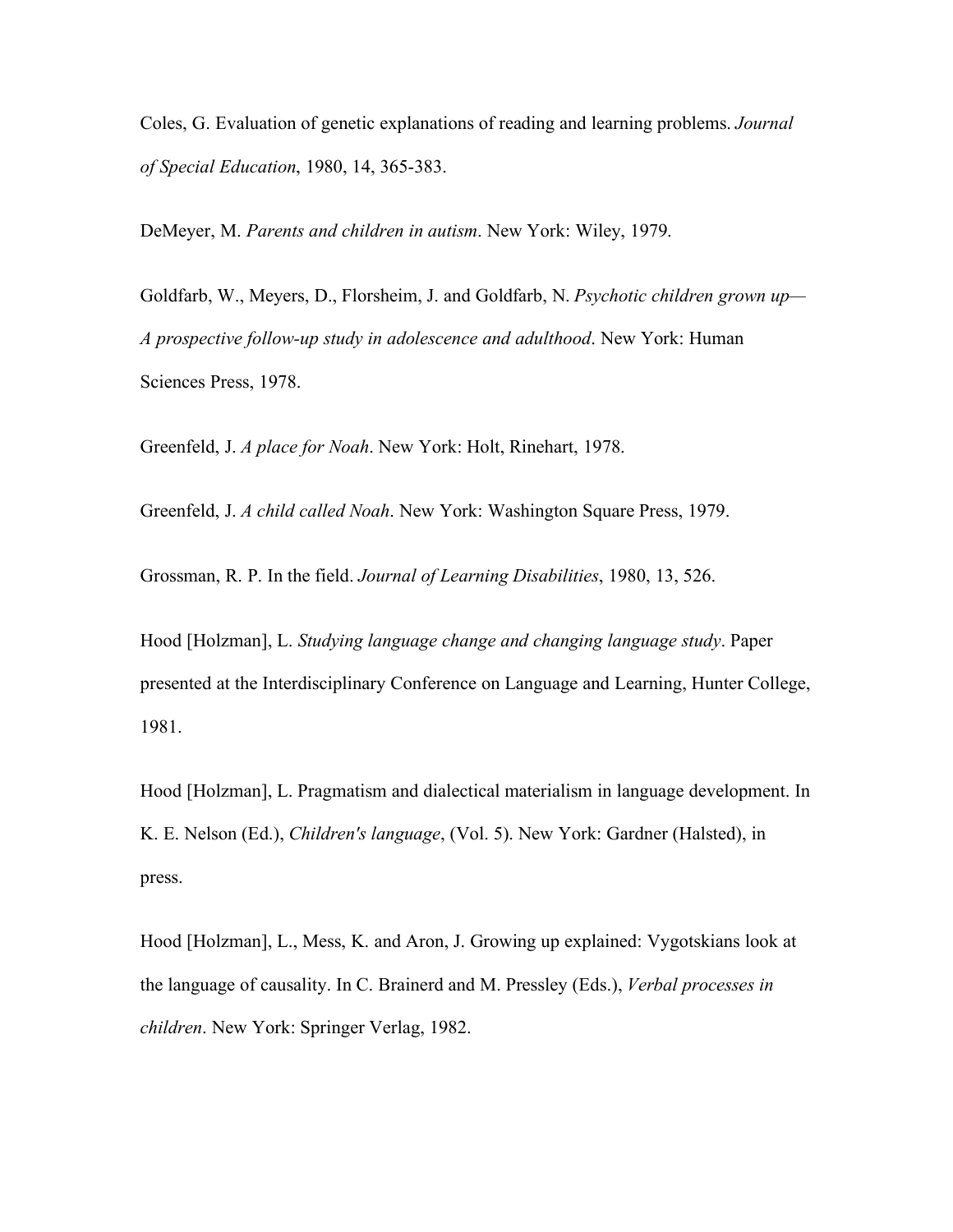Ingleby, D. The psychology of child psychology. In M.P.M. Richards (Ed.), *The integration of a child into a social world*. Cambridge: Cambridge University Press, 1974.

James, A. and Barry, R. General maturational lag as an essential correlate of early onset psychosis. *Journal of Autism and Developmental Disorders*, 1981, 11, 271-283.

Kanner, L. *Autistic disturbances of affective contact*. Nervous Child, 1943, 2, 217-250.

Kaufman, B. *Son-rise*. New York: Warner Books, 1979.

Paluszny, J. J. Autism: *A practical guide for parents and professionals*. Syracuse, N.Y.: Syracuse University Press, 1979.

Park, C. The siege: *The first eight years of an autistic child*. Boston: Little, Brown, 1972.

Rimland, B. *Infant autism*. New York: Appleton Century Crofts, 1964.

Rimland, B. Freud is dead: New directions in the treatment of mentally ill children. *Distinguished lectures in special education*. University of Southern California, June 1970, 33-48.

Rutter, M. Etiology and treatment: Cause and cure. In M. Rutter and E. Schopler (Eds.), *Autism: A reappraisal of concepts and treatment*. New York: Plenum, 1978. (a)

Rutter, M. Diagnosis and definition. In M. Rutter and E. Schopler (Eds.), *Autism: A reappraisal of concepts and treatment*. New York: Plenum, 1978. (b)